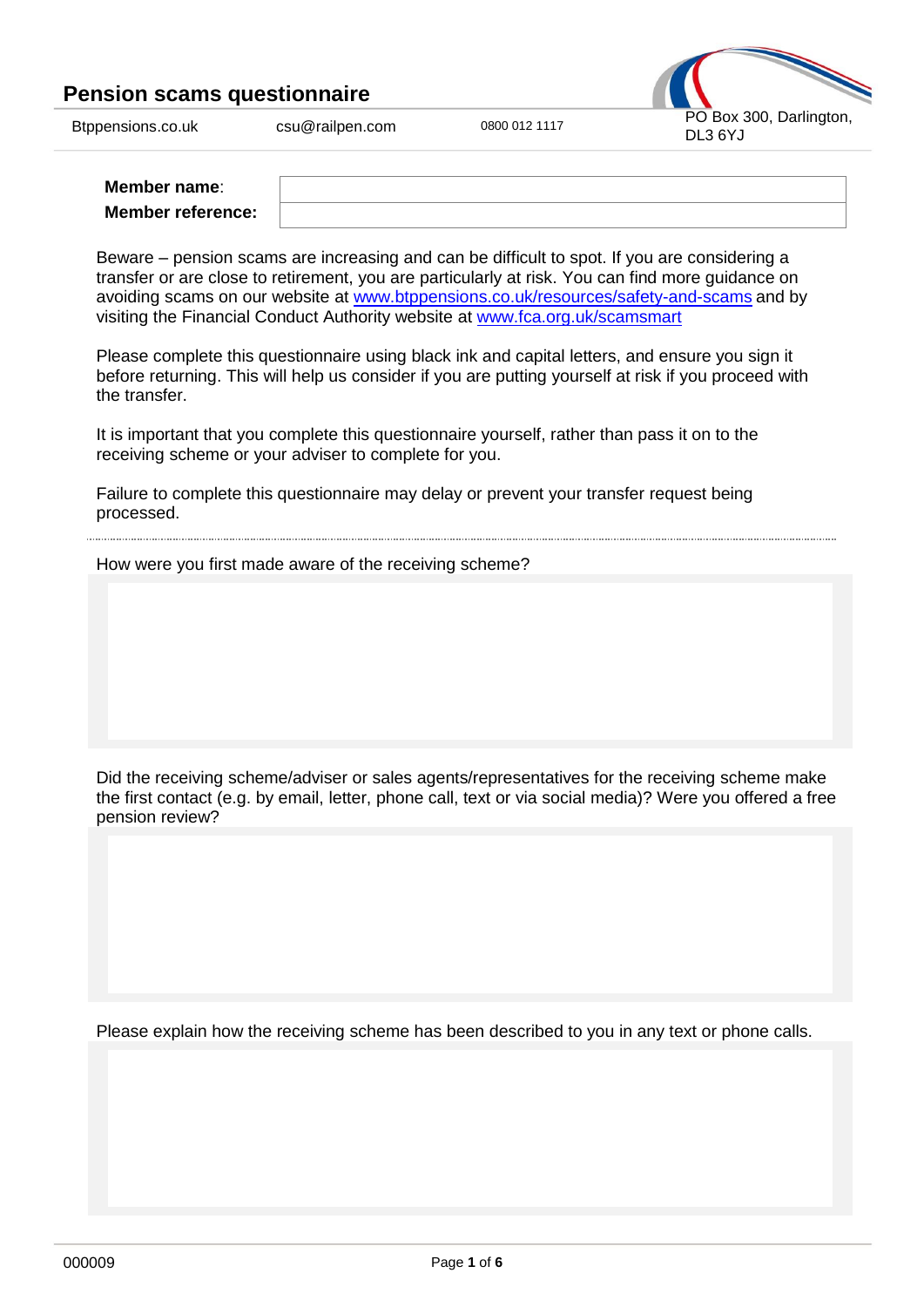

Please provide details of any promotional materials, text messages, emails or letters which you have received about the receiving scheme.

Who recommended that you proceed with the transfer? Are they based in the UK or overseas?

Have you been given a formal Advice or Suitability Report which is specific to you and your circumstances and covers your attitude to risk and the investments that will be made on your behalf?

Were you told that you could take advantage of a loophole, a 'time-limited' offer or receive a higher tax-free lump sum as a result of transferring? Was a courier used to deliver or collect any documentation?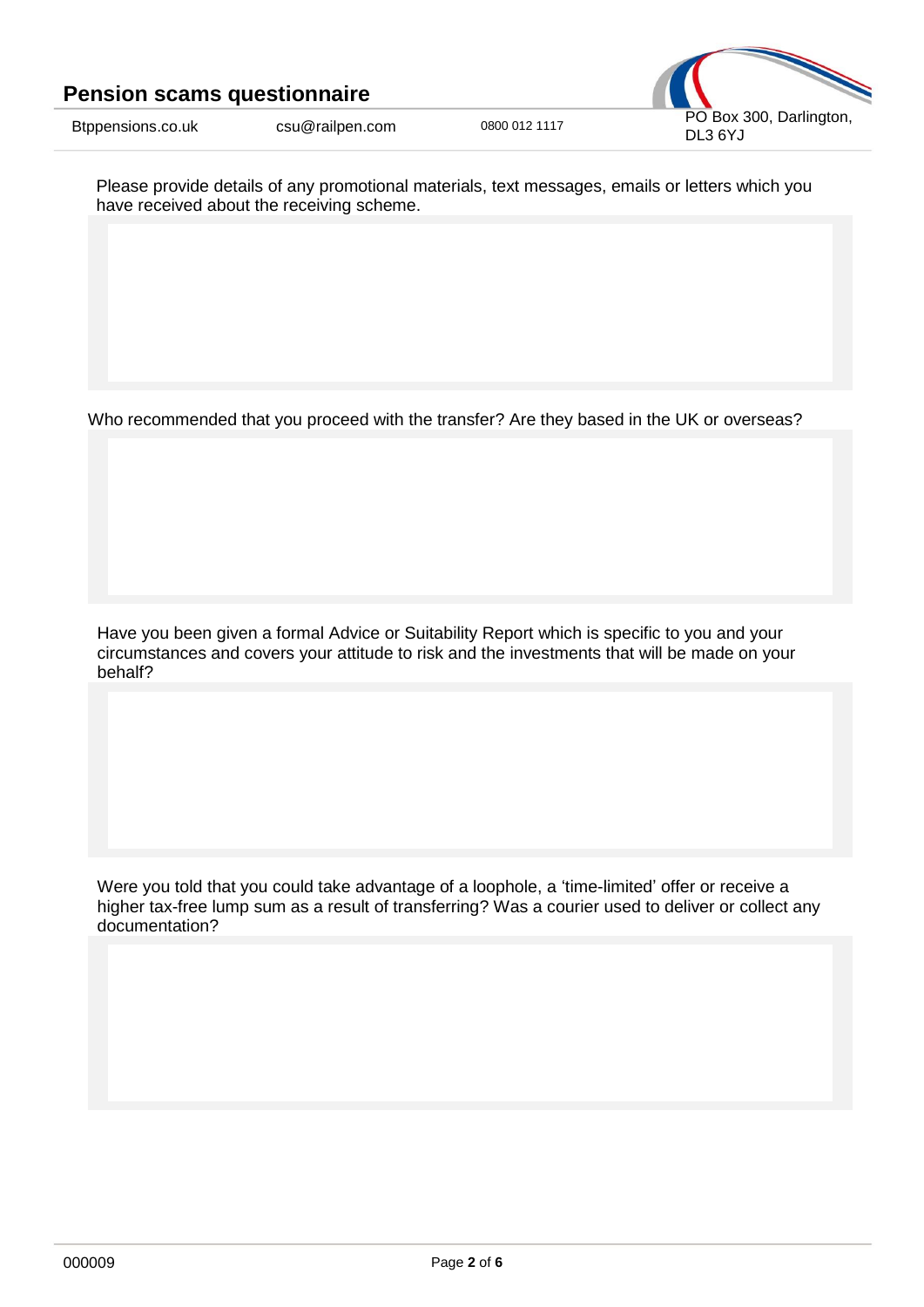

Have you received written details of any fees, charges or exit penalties (e.g. if you wish to access or transfer the investments within 5 to 10 years) you would have to pay, or how they will affect the value of your investments? If so, can you explain these fees, charges or penalties?

Have you received a Key Features or Terms and Conditions document?

Have any transfer requests for other pension plans, which you may have with other providers or administrators to this scheme, been refused?

Do you know how your money will be invested? Have you been promised a specific/guaranteed rate of return?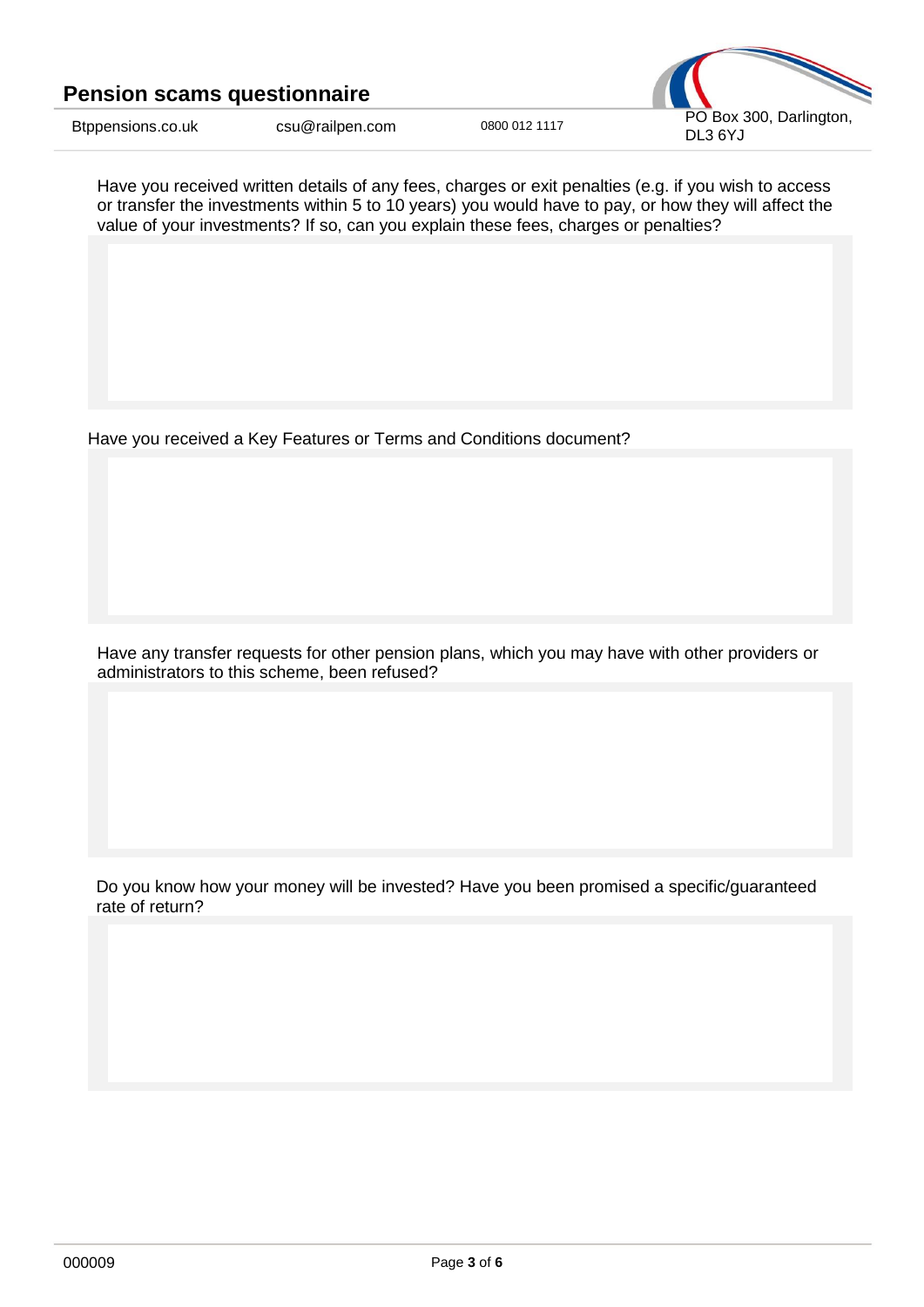



Please confirm if you have received any indication that you could access your benefits before age 55 in the receiving scheme, other than on the grounds of ill health.

Have you been told that you will be able to draw a higher tax-free cash sum as a result of transferring?

Will you be receiving any cash payment, bonus, commission or loan from the receiving scheme or its administrators as a result of transferring your benefits?

Have you been informed that this transfer payment will give you the opportunity to invest in property?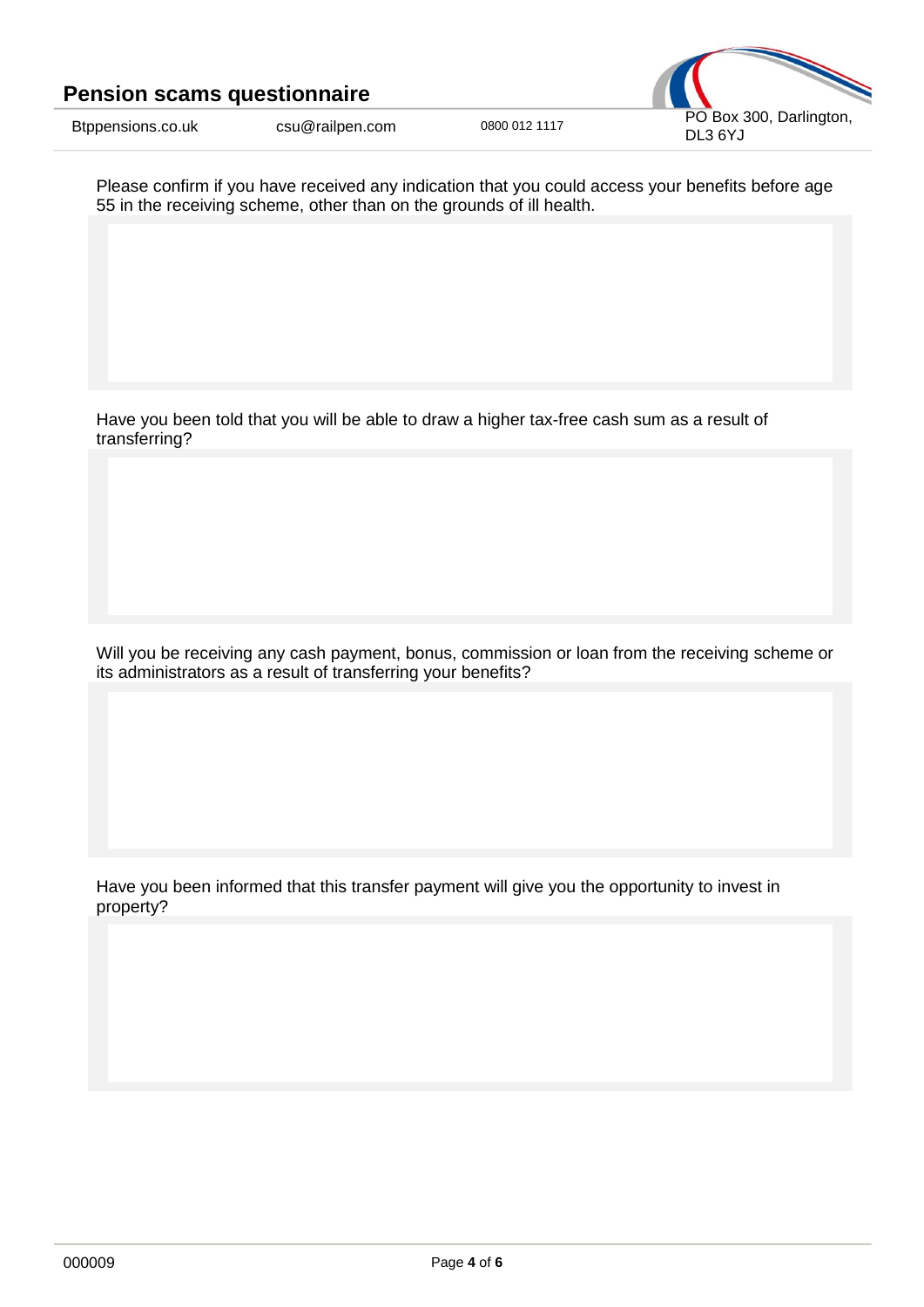



What is your email address? Please provide at least one email address we can contact you on in case we need further information. Failure to provide this could delay the transfer.

What is your telephone number? Please provide at least one telephone number we can contact you on. Due to recent changes in our processes, and advice provided by The Pension Regulator, we are required to make telephone contact with members before releasing the transfer payment.